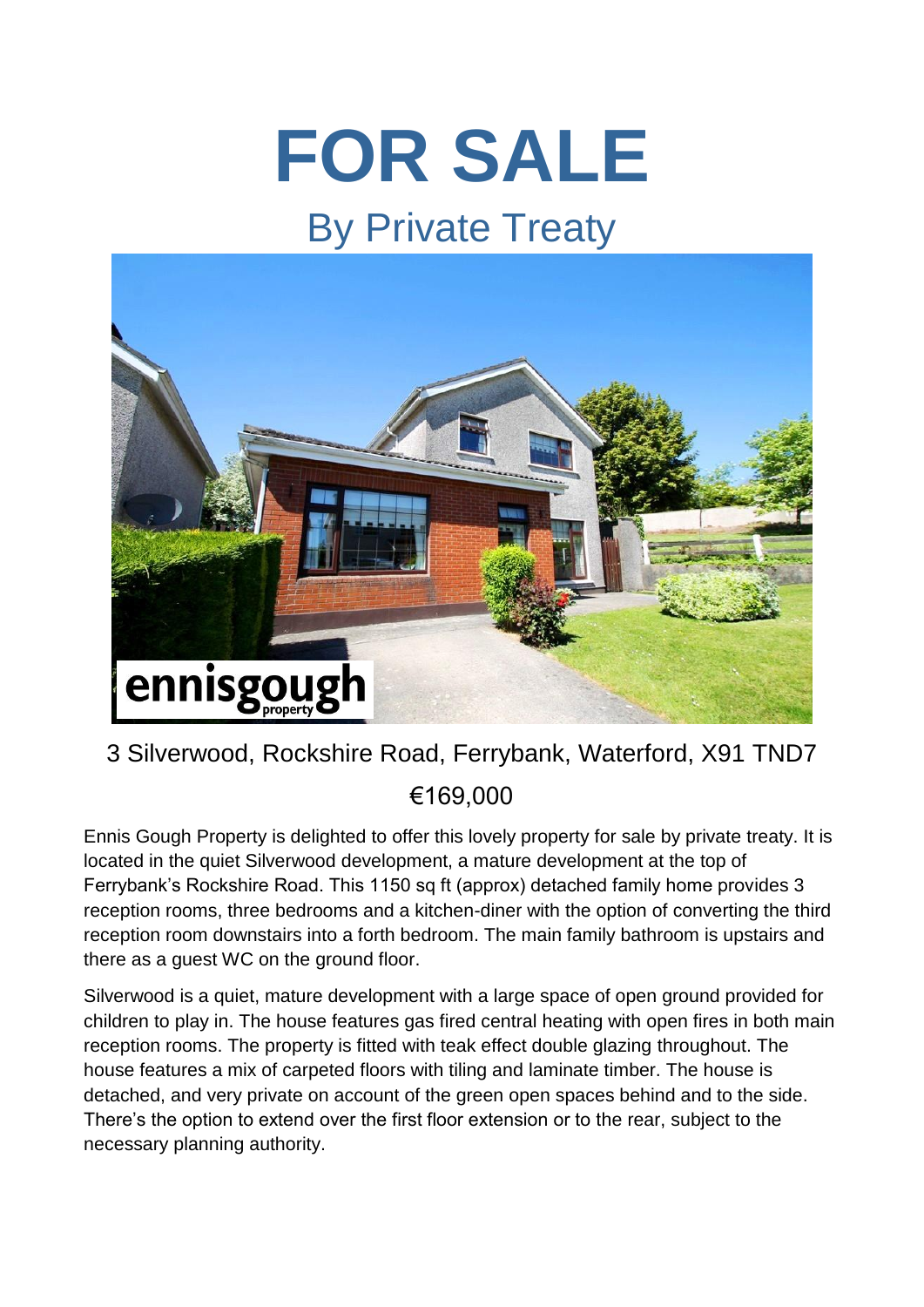Ferrybank is a popular location with a great selection of schools, leisure and retail amenities at hand, as well as easy access onto the local national road network (M9, N25 & N24) Waterford city centre is a short drive away, and a regular bus service stops at the estate entrance if needed. Waterford golf club is a short walk away, and both soccer and GAA clubs are nearby.